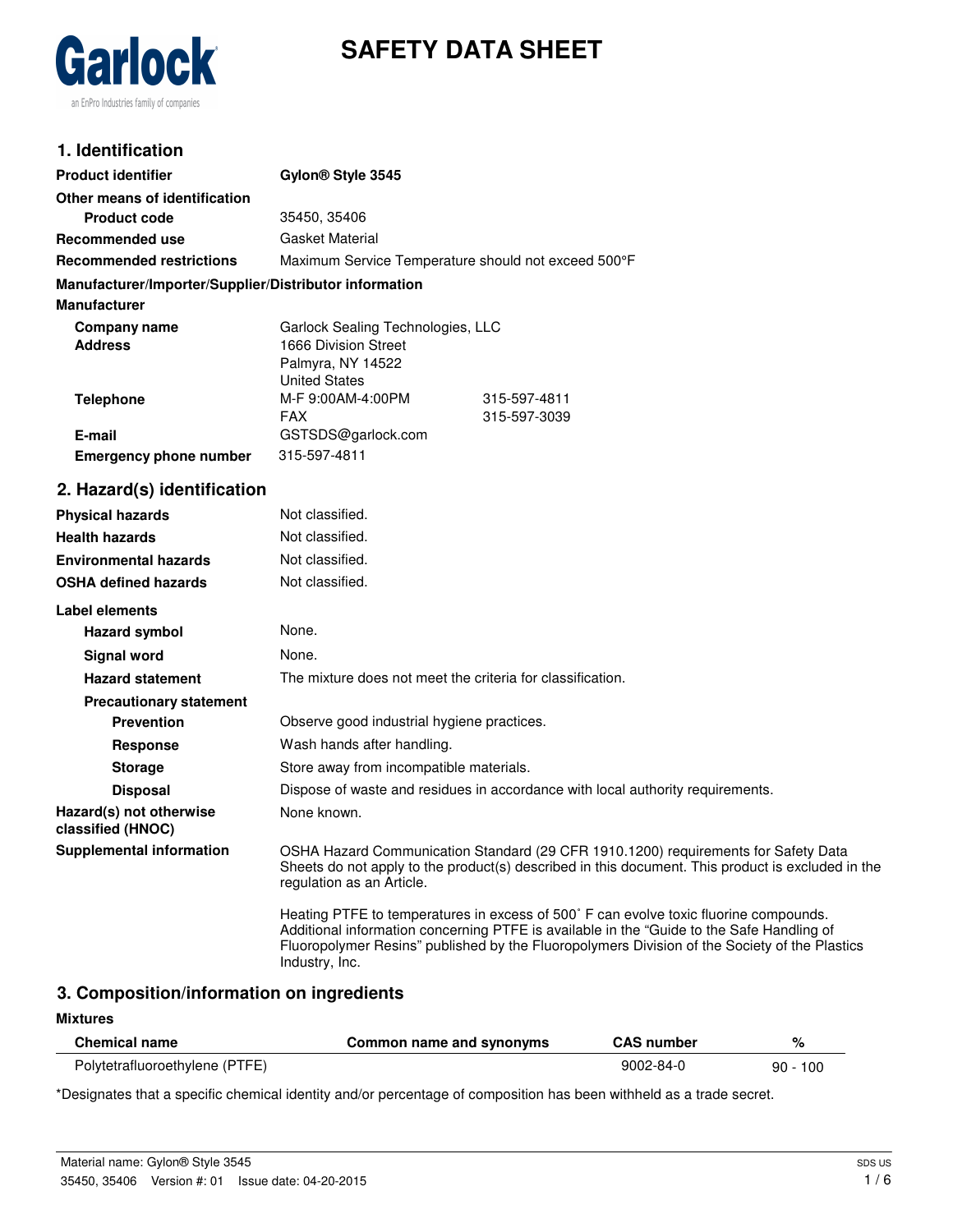## **4. First-aid measures**

| <b>Inhalation</b>                                                            | No specific intervention is indicated as the product is not likely to be hazardous by inhalation.<br>Consult a physician if necessary. If exposed to fumes from overheating or combustion, move to<br>fresh air. Consult physician if symptoms persist. |
|------------------------------------------------------------------------------|---------------------------------------------------------------------------------------------------------------------------------------------------------------------------------------------------------------------------------------------------------|
| <b>Skin contact</b>                                                          | The product is not likely to be hazardous by skin contact, but cleansing the skin after use is<br>advisable.                                                                                                                                            |
| Eye contact                                                                  | Rinse with water. Get medical attention if irritation develops and persists.                                                                                                                                                                            |
| Ingestion                                                                    | No specific intervention is indicated, as product is not likely to be hazardous by ingestion. Consult<br>a physician if necessary.                                                                                                                      |
| <b>Most important</b><br>symptoms/effects, acute and<br>delayed              | Direct contact with eyes may cause temporary irritation.                                                                                                                                                                                                |
| Indication of immediate<br>medical attention and special<br>treatment needed | Treat symptomatically.                                                                                                                                                                                                                                  |
| <b>General information</b>                                                   | Ensure that medical personnel are aware of the material(s) involved, and take precautions to<br>protect themselves.                                                                                                                                     |
| 5. Fire-fighting measures                                                    |                                                                                                                                                                                                                                                         |
| Suitable extinguishing media                                                 | Water fog. Foam. Dry chemical powder. Carbon dioxide (CO2).                                                                                                                                                                                             |
| Unsuitable extinguishing<br>media                                            | Do not use water jet as an extinguisher, as this will spread the fire.                                                                                                                                                                                  |
| Specific hazards arising from<br>the chemical                                | During fire, gases hazardous to health may be formed.                                                                                                                                                                                                   |
| Special protective equipment                                                 | Self-contained breathing apparatus and full protective clothing must be worn in case of fire.                                                                                                                                                           |

**and precautions for firefighters** Self-contained breathing apparatus and full protective clothing must be worn in case of fire.

> Hydrogen fluoride fumes emitted during a fire can react with water to form hydrofluoric acid. Wear neoprene gloves when handling refuse from fire

**Specific methods** Use standard firefighting procedures and consider the hazards of other involved materials.

General fire hazards **No unusual fire or explosion hazards noted.** 

## **6. Accidental release measures**

**Fire fighting**

**equipment/instructions**

| Personal precautions,            | None known.     |
|----------------------------------|-----------------|
| protective equipment and         |                 |
| emergency procedures             |                 |
| <b>Methods and materials for</b> | None necessary. |
| containment and cleaning up      |                 |
| <b>Environmental precautions</b> | None known.     |

## **7. Handling and storage**

**Precautions for safe handling** Avoid contamination of cigarettes or tobacco with dust from this material. **Conditions for safe storage, including any incompatibilities** Store in original tightly closed container. Store away from incompatible materials (see Section 10 of the SDS).

### **8. Exposure controls/personal protection**

| <b>Occupational exposure limits</b> | No exposure limits noted for ingredient(s).                                                                                                                |
|-------------------------------------|------------------------------------------------------------------------------------------------------------------------------------------------------------|
| <b>Biological limit values</b>      | No biological exposure limits noted for the ingredient(s).                                                                                                 |
| Appropriate engineering<br>controls | General ventilation normally adequate.                                                                                                                     |
|                                     | Individual protection measures, such as personal protective equipment                                                                                      |
| Eye/face protection                 | As generally good practice, safety glasses with side shields are recommended when handling this<br>product to prevent eye contact with particulate matter. |
| <b>Skin protection</b>              |                                                                                                                                                            |
| <b>Hand protection</b>              | When handling hot material, use heat resistant gloves. Glove selection must take into account any<br>solvents and other hazards present.                   |
| Other                               | Not normally needed.                                                                                                                                       |
| <b>Respiratory protection</b>       | Use a particulate filter respirator for particulate concentrations exceeding the Occupational<br>Exposure Limit.                                           |
| Material name: Gylon® Style 3545    | SDS US                                                                                                                                                     |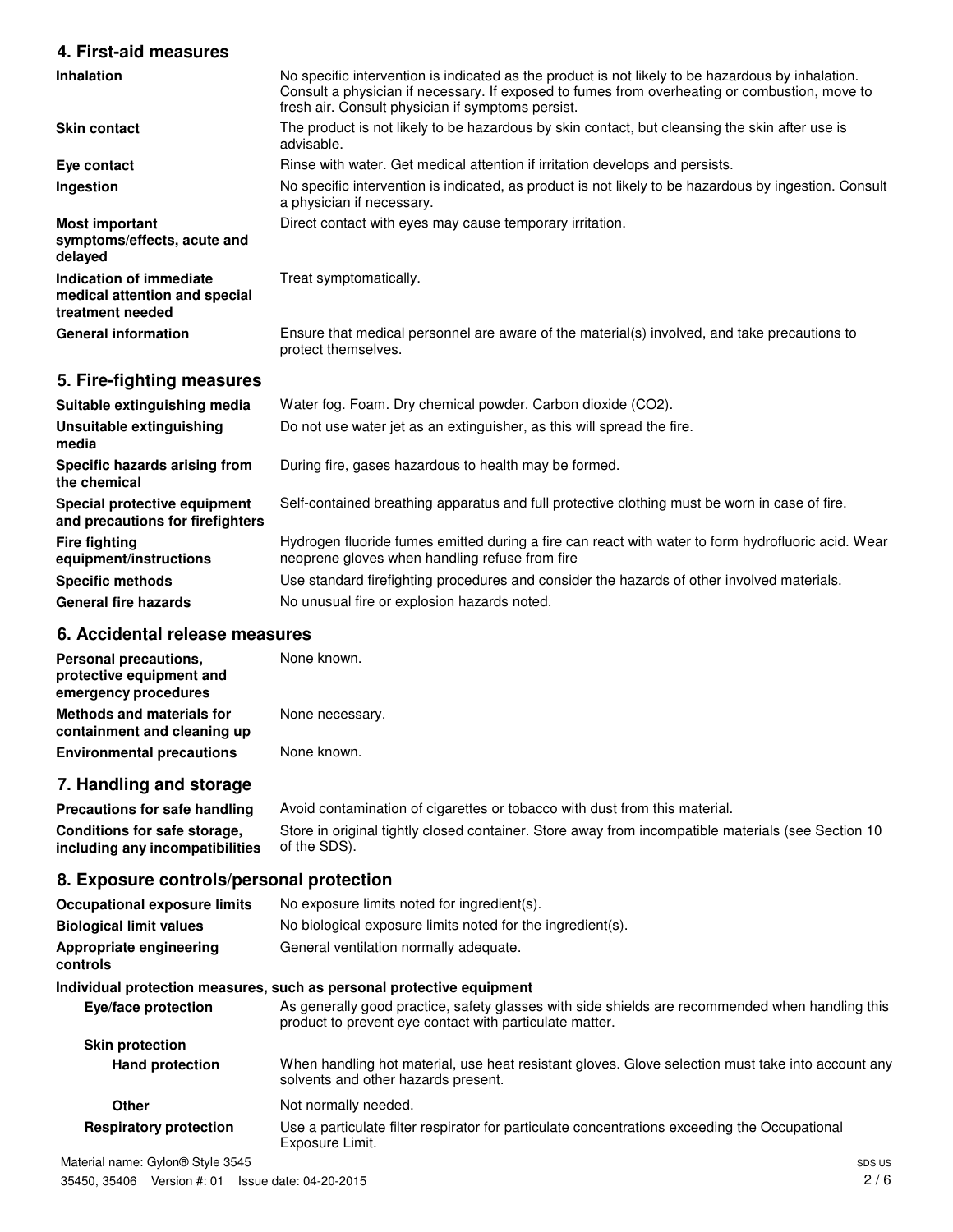**General hygiene considerations**

Always observe good personal hygiene measures, such as washing after handling the material and before eating, drinking, and/or smoking. Routinely wash work clothing and protective equipment to remove contaminants.

# **9. Physical and chemical properties**

| Appearance                                        | Sheet or Gasket with White Microcelluar Exterior and Translucent Solid Core.                                                                                                                                                                                                                                        |
|---------------------------------------------------|---------------------------------------------------------------------------------------------------------------------------------------------------------------------------------------------------------------------------------------------------------------------------------------------------------------------|
| <b>Physical state</b>                             | Solid.                                                                                                                                                                                                                                                                                                              |
| <b>Form</b>                                       | <b>Sheets or Gaskets</b>                                                                                                                                                                                                                                                                                            |
| Color                                             | White Exterior with Translucent Core.                                                                                                                                                                                                                                                                               |
| Odor                                              | None.                                                                                                                                                                                                                                                                                                               |
| <b>Odor threshold</b>                             | Not available.                                                                                                                                                                                                                                                                                                      |
| pH                                                | Not Applicable                                                                                                                                                                                                                                                                                                      |
| Melting point/freezing point                      | 620.6 °F (327 °C)                                                                                                                                                                                                                                                                                                   |
| Initial boiling point and boiling<br>range        | Not Applicable                                                                                                                                                                                                                                                                                                      |
| <b>Flash point</b>                                | Not Applicable                                                                                                                                                                                                                                                                                                      |
| <b>Evaporation rate</b>                           | Not Applicable                                                                                                                                                                                                                                                                                                      |
| Flammability (solid, gas)                         | Not available.                                                                                                                                                                                                                                                                                                      |
| Upper/lower flammability or explosive limits      |                                                                                                                                                                                                                                                                                                                     |
| <b>Flammability limit - lower</b><br>$(\%)$       | Not Applicable                                                                                                                                                                                                                                                                                                      |
| <b>Flammability limit - upper</b><br>(%)          | Not Applicable                                                                                                                                                                                                                                                                                                      |
| Explosive limit - lower (%)                       | Not available.                                                                                                                                                                                                                                                                                                      |
| Explosive limit - upper (%)                       | Not available.                                                                                                                                                                                                                                                                                                      |
| Vapor pressure                                    | Not available.                                                                                                                                                                                                                                                                                                      |
| <b>Vapor density</b>                              | Not available.                                                                                                                                                                                                                                                                                                      |
| <b>Relative density</b>                           | Not available.                                                                                                                                                                                                                                                                                                      |
| Solubility(ies)                                   |                                                                                                                                                                                                                                                                                                                     |
| Solubility (water)                                | Not Soluble                                                                                                                                                                                                                                                                                                         |
| <b>Partition coefficient</b><br>(n-octanol/water) | Not Applicable                                                                                                                                                                                                                                                                                                      |
| Auto-ignition temperature                         | 968 - 1040 °F (520 - 560 °C)                                                                                                                                                                                                                                                                                        |
| <b>Decomposition temperature</b>                  | $> 500 °F$ ( $> 260 °C$ )                                                                                                                                                                                                                                                                                           |
| <b>Viscosity</b>                                  | Not Applicable                                                                                                                                                                                                                                                                                                      |
| <b>Other information</b>                          |                                                                                                                                                                                                                                                                                                                     |
| <b>Density</b>                                    | $1.04$ g/cm3                                                                                                                                                                                                                                                                                                        |
| 10. Stability and reactivity                      |                                                                                                                                                                                                                                                                                                                     |
| Reactivity                                        | The product is stable and non-reactive under normal conditions of use, storage and transport.                                                                                                                                                                                                                       |
| <b>Chemical stability</b>                         | Material is stable under normal conditions.                                                                                                                                                                                                                                                                         |
| <b>Possibility of hazardous</b><br>reactions      | No dangerous reaction known under conditions of normal use.                                                                                                                                                                                                                                                         |
| <b>Conditions to avoid</b>                        | Keep away from heat, sparks and open flame.                                                                                                                                                                                                                                                                         |
| Incompatible materials                            | Incompatible or can react with finely divided metal powders (e.g. aluminum and magnesium),<br>molten alkali metals, and potent oxidizers like fluorine and related compounds like chlorine<br>trifluoride. Contact with incompatibles can cause fire or explosion                                                   |
| <b>Hazardous decomposition</b><br>products        | Composition of by-products from the result of a fire or thermal decomposition will vary depending<br>on the specific conditions. Hazardous gases/vapors possibly evolved include smoke, hydrogen<br>fluoride, carbonyl fluoride, perfluorocarbon olefins and carbon monoxide. There may be others<br>unknown to us. |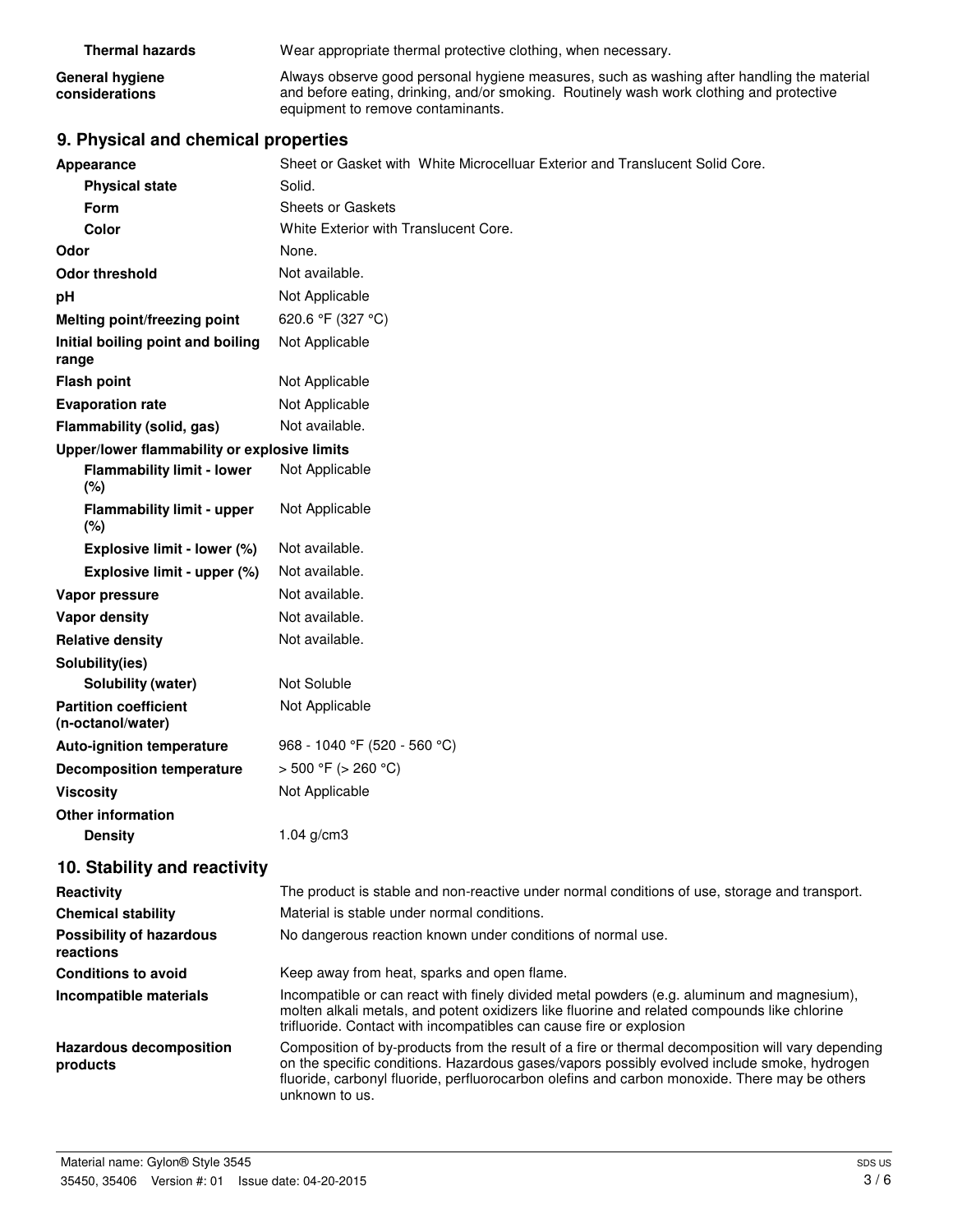# **11. Toxicological information**

## **Information on likely routes of exposure**

| <b>Inhalation</b>                                                                  | No adverse effects due to inhalation are expected.                                                                                                                                                                                                                                                                                                                                                                                                                                                                                                                                                                                                                                              |
|------------------------------------------------------------------------------------|-------------------------------------------------------------------------------------------------------------------------------------------------------------------------------------------------------------------------------------------------------------------------------------------------------------------------------------------------------------------------------------------------------------------------------------------------------------------------------------------------------------------------------------------------------------------------------------------------------------------------------------------------------------------------------------------------|
| <b>Skin contact</b>                                                                | No adverse effects due to skin contact are expected.                                                                                                                                                                                                                                                                                                                                                                                                                                                                                                                                                                                                                                            |
| Eye contact                                                                        | Direct contact with eyes may cause temporary irritation.                                                                                                                                                                                                                                                                                                                                                                                                                                                                                                                                                                                                                                        |
| Ingestion                                                                          | Expected to be a low ingestion hazard.                                                                                                                                                                                                                                                                                                                                                                                                                                                                                                                                                                                                                                                          |
| Symptoms related to the<br>physical, chemical and<br>toxicological characteristics | Direct contact with eyes may cause temporary irritation.                                                                                                                                                                                                                                                                                                                                                                                                                                                                                                                                                                                                                                        |
| Information on toxicological effects                                               |                                                                                                                                                                                                                                                                                                                                                                                                                                                                                                                                                                                                                                                                                                 |
| <b>Acute toxicity</b>                                                              | No effects due to exposure to the product are anticipated. If exposed to thermal decomposition<br>products of the PTFE, temporary symptoms of polymer fume fever, a temporary flu-like illness<br>with chills, fever, and sometimes cough, of approximately 24 hours duration may arise. There are<br>some reports in the literature of persistent pulmonary effects in individuals, especially smokers,<br>who have repeated episodes of polymer fume fever. Because of complicating factors, such as<br>mixed exposures and smoking history, these findings are uncertain. Small amounts of carbonyl<br>fluoride and hydrogen fluoride may also be evolved when PTFE is overheated or burned. |
| <b>Skin corrosion/irritation</b>                                                   | Prolonged skin contact may cause temporary irritation.                                                                                                                                                                                                                                                                                                                                                                                                                                                                                                                                                                                                                                          |
| Serious eye damage/eye<br>irritation                                               | Direct contact with eyes may cause temporary irritation.                                                                                                                                                                                                                                                                                                                                                                                                                                                                                                                                                                                                                                        |
| Respiratory or skin sensitization                                                  |                                                                                                                                                                                                                                                                                                                                                                                                                                                                                                                                                                                                                                                                                                 |
| <b>Respiratory sensitization</b>                                                   | Not a respiratory sensitizer.                                                                                                                                                                                                                                                                                                                                                                                                                                                                                                                                                                                                                                                                   |
| <b>Skin sensitization</b>                                                          | This product is not expected to cause skin sensitization.                                                                                                                                                                                                                                                                                                                                                                                                                                                                                                                                                                                                                                       |
| Germ cell mutagenicity                                                             | No data available to indicate product or any components present at greater than 0.1% are<br>mutagenic or genotoxic.                                                                                                                                                                                                                                                                                                                                                                                                                                                                                                                                                                             |
| Carcinogenicity                                                                    |                                                                                                                                                                                                                                                                                                                                                                                                                                                                                                                                                                                                                                                                                                 |
|                                                                                    | IARC Monographs. Overall Evaluation of Carcinogenicity                                                                                                                                                                                                                                                                                                                                                                                                                                                                                                                                                                                                                                          |
| Polytetrafluoroethylene (PTFE) (CAS 9002-84-0)                                     | 3 Not classifiable as to carcinogenicity to humans.<br>OSHA Specifically Regulated Substances (29 CFR 1910.1001-1050)                                                                                                                                                                                                                                                                                                                                                                                                                                                                                                                                                                           |
| Not listed.                                                                        |                                                                                                                                                                                                                                                                                                                                                                                                                                                                                                                                                                                                                                                                                                 |
| <b>Reproductive toxicity</b>                                                       | This product is not expected to cause reproductive or developmental effects.                                                                                                                                                                                                                                                                                                                                                                                                                                                                                                                                                                                                                    |
| Specific target organ toxicity -<br>single exposure                                | Not classified.                                                                                                                                                                                                                                                                                                                                                                                                                                                                                                                                                                                                                                                                                 |
| Specific target organ toxicity -<br>repeated exposure                              | Not classified.                                                                                                                                                                                                                                                                                                                                                                                                                                                                                                                                                                                                                                                                                 |
| <b>Aspiration hazard</b>                                                           | Not an aspiration hazard.                                                                                                                                                                                                                                                                                                                                                                                                                                                                                                                                                                                                                                                                       |
| 12. Ecological information                                                         |                                                                                                                                                                                                                                                                                                                                                                                                                                                                                                                                                                                                                                                                                                 |
| <b>Ecotoxicity</b>                                                                 | The product is not classified as environmentally hazardous. However, this does not exclude the<br>possibility that large or frequent spills can have a harmful or damaging effect on the environment.                                                                                                                                                                                                                                                                                                                                                                                                                                                                                           |
| Persistence and degradability                                                      | No data is available on the degradability of this product.                                                                                                                                                                                                                                                                                                                                                                                                                                                                                                                                                                                                                                      |
| <b>Bioaccumulative potential</b>                                                   | No data available.                                                                                                                                                                                                                                                                                                                                                                                                                                                                                                                                                                                                                                                                              |
| <b>Mobility in soil</b>                                                            | No data available.                                                                                                                                                                                                                                                                                                                                                                                                                                                                                                                                                                                                                                                                              |
| Other adverse effects                                                              | No other adverse environmental effects (e.g. ozone depletion, photochemical ozone creation<br>potential, endocrine disruption, global warming potential) are expected from this component.                                                                                                                                                                                                                                                                                                                                                                                                                                                                                                      |
| 13. Disposal considerations                                                        |                                                                                                                                                                                                                                                                                                                                                                                                                                                                                                                                                                                                                                                                                                 |
| <b>Disposal instructions</b>                                                       | Not available.                                                                                                                                                                                                                                                                                                                                                                                                                                                                                                                                                                                                                                                                                  |
| <b>Local disposal regulations</b>                                                  | Dispose in accordance with all applicable regulations.                                                                                                                                                                                                                                                                                                                                                                                                                                                                                                                                                                                                                                          |
| Hazardous waste code                                                               | The waste code should be assigned in discussion between the user, the producer and the waste<br>disposal company.                                                                                                                                                                                                                                                                                                                                                                                                                                                                                                                                                                               |
| Waste from residues / unused                                                       | Dispose of in accordance with local regulations.                                                                                                                                                                                                                                                                                                                                                                                                                                                                                                                                                                                                                                                |

**Contaminated packaging** Not available.

**products**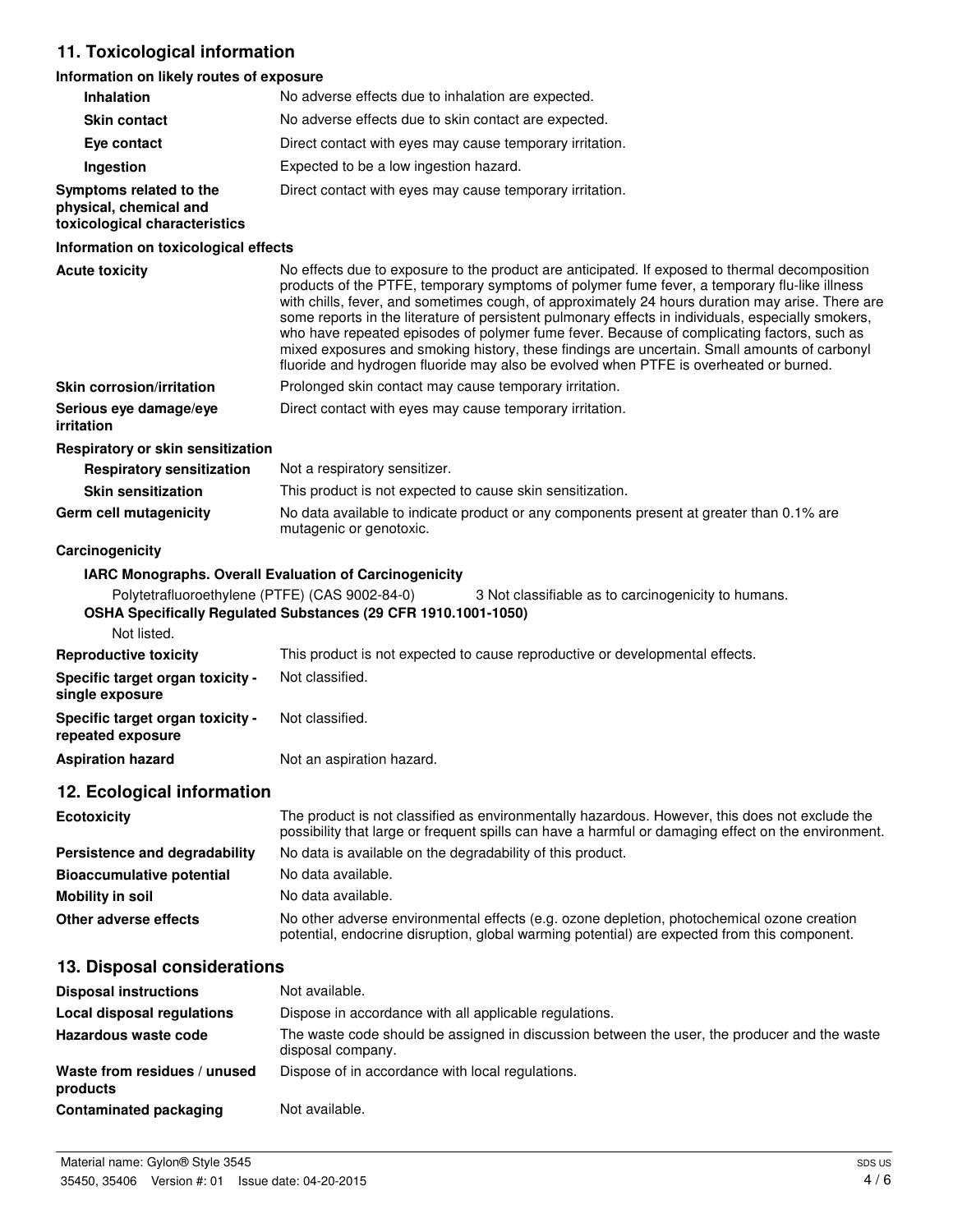# **14. Transport information**

### **DOT**

Not regulated as dangerous goods.

### **IATA**

Not regulated as dangerous goods.

#### **IMDG**

Not regulated as dangerous goods.

**Transport in bulk according to** Not applicable. **Annex II of MARPOL 73/78 and the IBC Code**

# **15. Regulatory information**

| <b>US federal regulations</b>                                                                           | Communication Standard, 29 CFR 1910.1200.                                                                          | All components are on the U.S. EPA TSCA Inventory List.<br>This product is not known to be a "Hazardous Chemical" as defined by the OSHA Hazard |
|---------------------------------------------------------------------------------------------------------|--------------------------------------------------------------------------------------------------------------------|-------------------------------------------------------------------------------------------------------------------------------------------------|
|                                                                                                         | TSCA Section 12(b) Export Notification (40 CFR 707, Subpt. D)                                                      |                                                                                                                                                 |
| Not regulated.                                                                                          |                                                                                                                    |                                                                                                                                                 |
| <b>TSCA Chemical Action Plans, Chemicals of Concern</b>                                                 |                                                                                                                    |                                                                                                                                                 |
| Polytetrafluoroethylene (PTFE) (CAS 9002-84-0)<br><b>CERCLA Hazardous Substance List (40 CFR 302.4)</b> |                                                                                                                    | Long-Chain Perfluorinated Chemicals (PFCs) Action Plan                                                                                          |
| Not listed.                                                                                             |                                                                                                                    |                                                                                                                                                 |
| <b>SARA 304 Emergency release notification</b>                                                          |                                                                                                                    |                                                                                                                                                 |
| Not regulated.                                                                                          |                                                                                                                    |                                                                                                                                                 |
|                                                                                                         | OSHA Specifically Regulated Substances (29 CFR 1910.1001-1050)                                                     |                                                                                                                                                 |
| Not listed.                                                                                             |                                                                                                                    |                                                                                                                                                 |
| Superfund Amendments and Reauthorization Act of 1986 (SARA)                                             |                                                                                                                    |                                                                                                                                                 |
| <b>Hazard categories</b>                                                                                | Immediate Hazard - No<br>Delayed Hazard - No<br>Fire Hazard - No<br>Pressure Hazard - No<br>Reactivity Hazard - No |                                                                                                                                                 |
| <b>SARA 302 Extremely hazardous substance</b>                                                           |                                                                                                                    |                                                                                                                                                 |
| Not listed.                                                                                             |                                                                                                                    |                                                                                                                                                 |
| SARA 311/312 Hazardous<br>chemical                                                                      | No                                                                                                                 |                                                                                                                                                 |
| SARA 313 (TRI reporting)<br>Not regulated.                                                              |                                                                                                                    |                                                                                                                                                 |
| Other federal regulations                                                                               |                                                                                                                    |                                                                                                                                                 |
|                                                                                                         | Clean Air Act (CAA) Section 112 Hazardous Air Pollutants (HAPs) List                                               |                                                                                                                                                 |
| Not regulated.                                                                                          | Clean Air Act (CAA) Section 112(r) Accidental Release Prevention (40 CFR 68.130)                                   |                                                                                                                                                 |
| Not regulated.                                                                                          |                                                                                                                    |                                                                                                                                                 |
| <b>Safe Drinking Water Act</b><br>(SDWA)                                                                | Not regulated.                                                                                                     |                                                                                                                                                 |
| US state regulations                                                                                    | <b>WHMIS Classification: Not Controlled</b>                                                                        |                                                                                                                                                 |
|                                                                                                         |                                                                                                                    | US. California Controlled Substances. CA Department of Justice (California Health and Safety Code Section 11100)                                |
|                                                                                                         |                                                                                                                    |                                                                                                                                                 |
| Not listed.<br><b>US. Massachusetts RTK - Substance List</b>                                            |                                                                                                                    |                                                                                                                                                 |
| Not regulated.                                                                                          |                                                                                                                    |                                                                                                                                                 |
|                                                                                                         | US. New Jersey Worker and Community Right-to-Know Act                                                              |                                                                                                                                                 |
| Not listed.                                                                                             |                                                                                                                    |                                                                                                                                                 |
|                                                                                                         | US. Pennsylvania Worker and Community Right-to-Know Law                                                            |                                                                                                                                                 |
|                                                                                                         | Polytetrafluoroethylene (PTFE) (CAS 9002-84-0)                                                                     |                                                                                                                                                 |
| <b>US. Rhode Island RTK</b>                                                                             |                                                                                                                    |                                                                                                                                                 |
| Not regulated.                                                                                          |                                                                                                                    |                                                                                                                                                 |